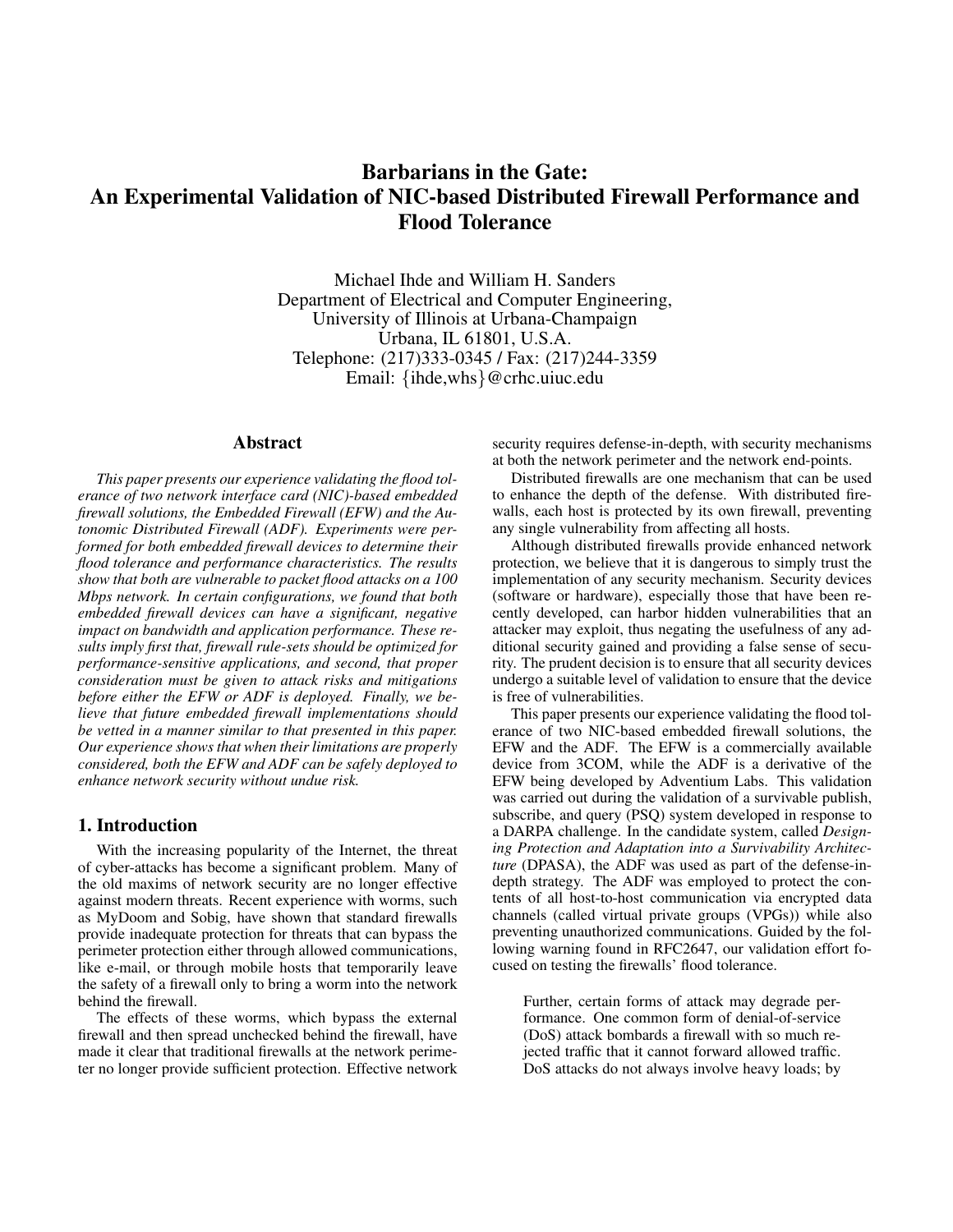definition, DoS describes any state in which a firewall is offered rejected traffic that prohibits it from forwarding some or all allowed traffic. Even a small amount of traffic may significantly degrade firewall performance, or stop the firewall altogether. Further, the safeguards in firewalls to guard against such attacks may have a significant negative impact on performance [17].

Surprisingly, we found that a successful denial-of-service attack could be launched against either the EFW or ADF with the smallest "default allow all" rule-set using only 30% of the maximum frame rate on a 100 Mbps Ethernet network. Although we were specifically looking for denial-of-service vulnerabilities, this paper also presents the performance characteristics of the EFW and ADF. Our results show that, unlike modern software-based firewalls or standard NICs, both the EFW and ADF had a significant impact on network performance, even when enforcing small rule-sets.

As was shown with DPASA, the EFW/ADF can be deployed with low risk when the proper safeguards are implemented. The continual gain in support for embedded firewall solutions [2] indicates that the results in this paper are applicable outside of the DPASA project. In addition, the methodology presented in this paper is flexible enough to be applied to other host-based, distributed firewalls as they become available.

# **2. Related Work**

The distributed firewall concept, first introduced by Bellovin in 1999 [4], provides firewall protection at the network end-points via a centrally defined policy. Unlike traditional firewalls, which only provide protection at the network perimeter, distributed firewalls can provide host protection for internal threats. Distributed firewalls are topologyindependent, provide fine-grained access control, and reduce global performance bottlenecks.

Distributed firewalls are available as either software or hardware solutions. Early software-based distributed firewall implementations existed as research projects; a preliminary OpenBSD implementation [12] based on Bellovin's original concept, and later the StrongMan [13] framework, are two such examples. There also exist a few commercial software implementations by Green Bow and FSecure. We are only aware of two hardware solutions, the 3Com EFW and the ADF.

The EFW and ADF are hardware-based distributed firewalls that enforce the rule-set on the NIC [16, 18]. Both implementations share a common ancestral code-base and similar underlying hardware. The EFW was developed first, providing stateless packet filtering and a central policy server. The ADF later added the ability to create encrypted communication channels, called VPGs [6,15,16], which provide confidentiality, integrity, and sender authentication.

One of the primary goals of the EFW project was to remain cost-effective for large networks. To achieve this the device must be "fast, simple, and cheap" [18]. By implementing the EFW functionality on top of an inexpensive existing network card (3CR990) the hardware costs were kept low enough for normal deployment. Although more expensive, hardware designed especially for packet filtering may have provided higher performance and possibly would have been able to withstand a packet flood attack.

Performance data, similar to that found in this paper, has been presented for the two most common open-source firewall software packages in [10] and [8]. The results in both papers can be used to compare the performance of NIC-based firewalls to software firewalls. In [14] the Linux TIS firewall toolkit performance is assessed using HTTP and FTP scenarios. Unlike NIC-based firewalls, the performance of softwarebased firewalls is directly related to the computational performance of the underlying host.

For the EFW (but not the ADF), basic performance data has been presented in [20]. Unlike [20], our methodology directly measures flood tolerance by initiating a packet flood, much like an attacker would. This difference in perspective allowed us to identify the denial-of-service vulnerability, that was not identified in [20], during the DPASA validation effort.

Two request for comments (RFC) papers [5, 9] provide recommendations for analyzing network interconnect devices and firewalls. Whenever possible we attempted to follow the guidelines in each RFC paper, deviating only when the particular nature of the EFW and ADF firewalls demanded such modifications.

As previously mentioned, the experiments in this paper were carried out in the context of a larger validation effort that aimed to validate a survivable PSQ system in response to a 2002 DARPA challenge. The candidate solution, called DPASA, was designed and developed by a team led by BBN Technologies. The DPASA system is documented in [3, 7, 19, 21].

# **3. Experimental Methodology**

All experiments were performed on an isolated network, eliminating extraneous packets and thus preventing the results from being skewed. Our configuration required four hosts connected via a standard 100 Mbps switch (3COM 3C16734A): the EFW policy server, flood generator (i.e., attacker), client, and target. We assumed that the Ethernet switch itself would not affect the results in any significant manner, and verified the assumption by performing identical tests against a standard non-filtering NIC (Intel EEPro 100). The performance loss, if any, for the standard non-filtering NIC would be attributed to the network switch and infrastructure. In all of our tests the EFW and ADF experienced much greater losses than those found with the standard NIC. Thus we were confident that the switch was not causing the performance loss.

The hosts in our experiment used 1 GHz Pentium III processors with 256MB of RAM. Except for the policy server, which required Microsoft Windows 2000, the hosts ran Redhat Linux. For the EFW host, a 2.4 Linux kernel was used instead of the more recent 2.6 kernel because the EFW lacked official driver support for the 2.6 Linux kernel. It was as-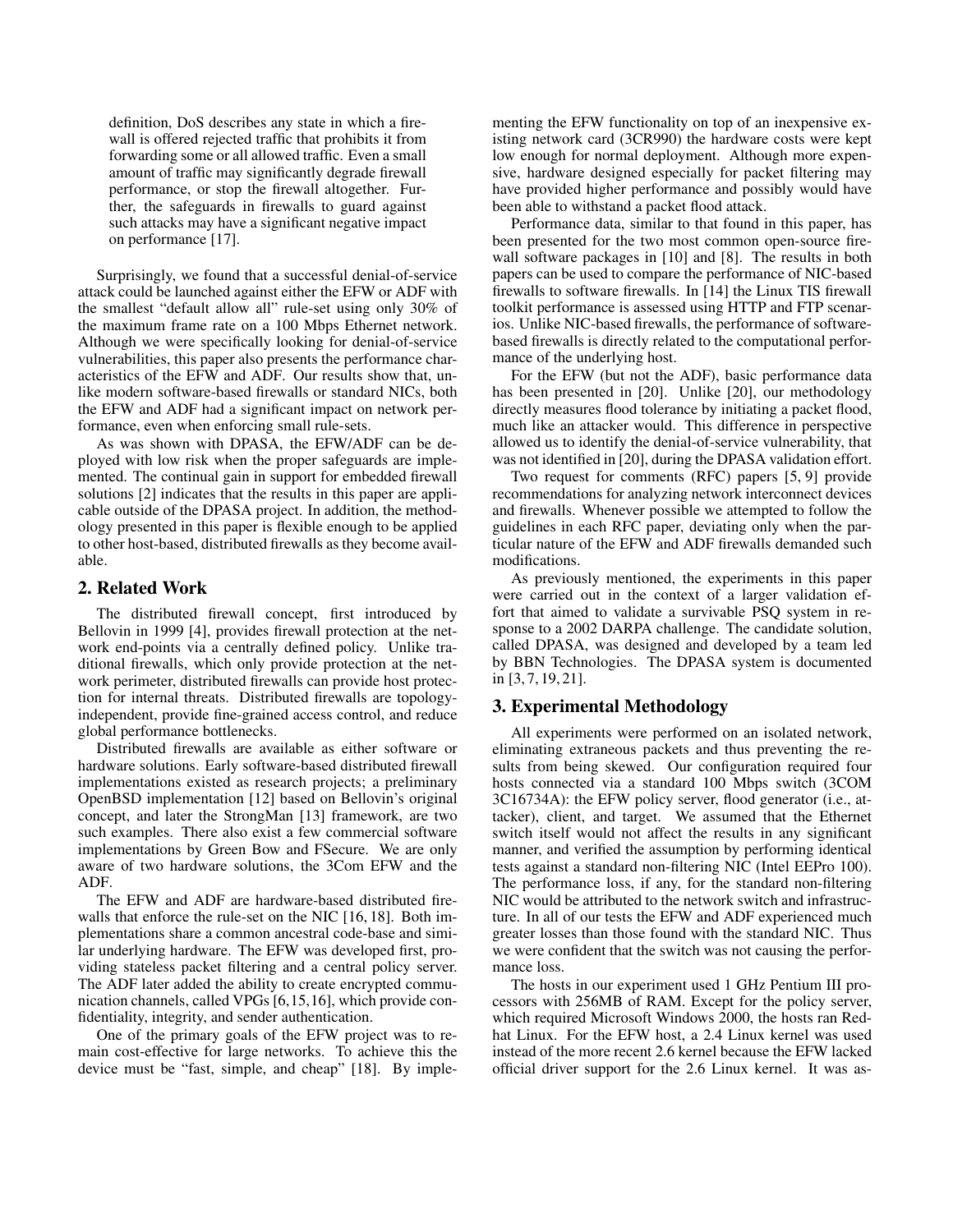

**Figure 1. Experimental Network Setup**

sumed that no major performance differences existed between the 2.4 and 2.6 kernels.

The rule-sets used in the experiments were configured to act on the packets at a particular rule in the rule-set, which we call the "action rule." We found that any rules following the "action rule" did not affect the flood tolerance or performance. This was expected, because as soon as a matching rule is found for an incoming packet, no further processing is required. Therefore, when we refer to rule-set length (or depth) we are technically referring to the number of rules up to and including the "action rule."

For VPGs, the "action rule" is the pair of rules that fully define one VPG. The depth of the rule-set is increased by adding additional non-matching VPGs above the "action rule"; thus, a rule-set with four VPGs has three VPGs that do not match the desired incoming traffic and one VPG that does match the incoming traffic.

We measured bandwidth between two hosts using iperf, a cross-platform client-server software tool capable of measuring both transmission control protocol (TCP) and user datagram protocol (UDP) bandwidth. In order to measure available bandwidth, it was necessary for the firewall policy to allow communication between the iperf client and server, as seen in Figure 1.

Hyper-Text Transfer Protocol (HTTP) load tests were performed using http load to repeatedly request a web page from an apache2 web server. The web server was configured with the default Gentoo configuration. To achieve the goal of measuring performance loss, http load was configured to use at most one connection at a time with an unlimited rate for 30 s. Alternatively, http load could have been configured to measure the number of parallel connections supported by the server at a given connection rate.

The flood tolerance of the EFW/ADF was tested using an additional machine as the hypothetical attacker, as seen in Figure 1. Tests were carried out by sending a packet flood at the target and then taking bandwidth measurements between the client and the target. If the flood was able to prevent the measurement from succeeding (i.e., 0 Mbps), then the denialof-service attempt was deemed successful. The implementation of our flood generator is documented in [11].

# **4. Results**

#### **4.1. Available bandwidth**

Our first experiment measured the maximum bandwidth supported by the embedded firewalls. In DPASA, it was assumed that the embedded firewalls would support the full network bandwidth because, in general, NICs do not significantly impact network performance. If it were shown that embedded firewalls did not support full network bandwidth, then it would be possible to packet-flood an embedded firewall to initiate a denial-of-service attack. In other words, if the maximum throughput of the embedded firewall was less than the theoretical maximum packet rate of the network, then the host would be vulnerable to a denial-of-service attack.

Ideally, we would have measured maximum throughput directly via the methods detailed in RFC2544 [5]. However, the methods in RFC2544 are better-suited to traditional firewalls, which have separate incoming and outgoing interfaces. Attempting to use the same measurement techniques for distributed firewalls would have required that the EFW/ADF host forward packets out of a second interface, adding additional overhead and potential complications in the experiment. As an alternative, available bandwidth can be measured using only a single network interface with no packet forwarding. If there is bandwidth loss the maximum throughput can be calculated with the simple relation  $Max. Throught =$ *BW*/*FrameSize*. If no bandwidth loss is measured, it does not imply that the maximum throughput of the firewall is greater than the maximum frame rate of the network. It only means that the firewall can support the maximum packet rate for large packets. Smaller packets, which can be transmitted at a higher rate, may still cause a denial-of-service.

During the available bandwidth tests the frames were the maximum size supported by Ethernet (1518 bytes per frame); thus, the EFW/ADF was only able to process approximately 4100 packets/s when the policy contained 64 rules. For smaller policies, it was impossible to determine whether a smaller, higher-rate packet stream would overload the firewall card. With one rule the EFW/ADF was able to support the full network bandwidth. However, the frame rate was much lower than the maximum frame rate achievable with smaller frames (but lower bandwidth). Thus, the maximum throughput of the firewall could not be determined from the bandwidth experiments for all rule-set configurations.

The results are presented in Figure 2. We anticipated that as the rule-set size was increased the EFW/ADF would suffer some performance loss. The amount of performance loss, however, was surprising. When configured with the largest possible rule-set the EFW and ADF respectively lost 45% and 65% of nominal bandwidth capacity. However, when configured with smaller rule-sets (those with less than 20 rules) there was no significant performance loss. Based on this experiment alone, it seems wise to limit rule-set depth or place bandwidth-sensitive traffic early in the rule-set.

For comparison purposes, we performed identical tests against iptables. Our results were identical to Hoffman et al.'s [10] results. We found iptables had no bandwidth loss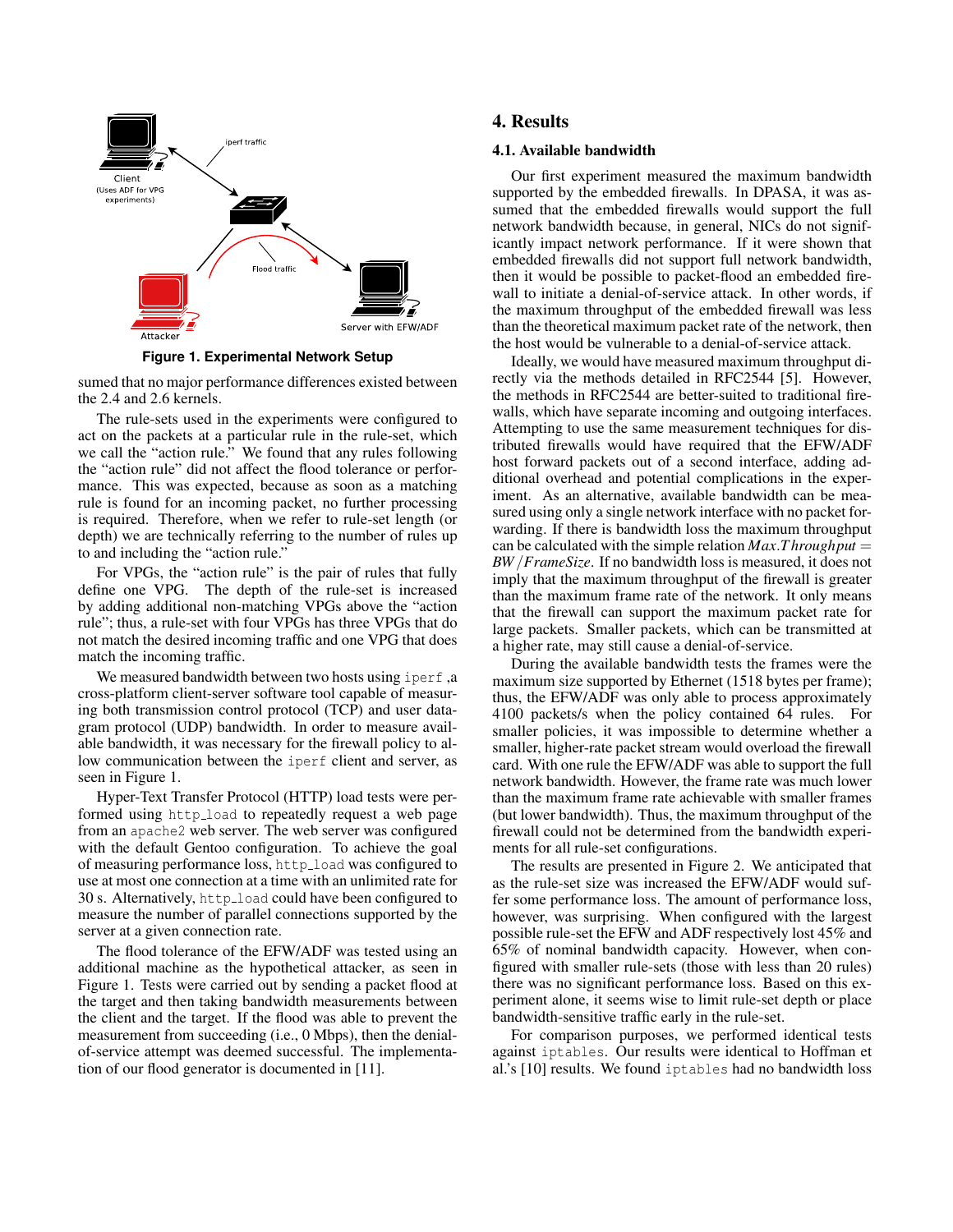for rule-sets containing less than 64 rules on a 100 Mbps network.

When the ADF was configured to use VPGs, the performance drop was more significant than that seen with a non-VPG rule-set. We believe this is due to the additional encryption/decryption overhead for all VPG packets processed by the ADF. When additional non-matching VPGs (those that did not match the packets of the VPG under test) were inserted into the rule-set, the performance did not decrease by any appreciable amount. That implies that the ADF is able to avoid decrypting incoming packets until they reach the matching VPG rule.



**to the Rule-Set**

# **4.2. Available bandwidth during floods**

The poor performance of the EFW/ADF indicated that a packet flood may easily overload the EFW/ADF card. To measure flood tolerance, another experiment was used. First, a packet flood was directed at the firewall, and then the available bandwidth was measured. If the flood consumed all of the firewall resources, then there would be no bandwidth available. As with the previous bandwidth measurements, this measurement indirectly measures maximum throughput. In this experiment we measured the maximum throughput of the minimal, one rule, rule-set.

At each of nine flood rates, three bandwidth measurements were taken and averaged. The results are shown in Figure 3(a). For both the EFW and ADF, a major portion of bandwidth was lost with a flood of 16 000 packets per second. A flood with 20 000 packets per second caused the available bandwidth to drop to almost zero, thus creating a successful denial-of-service attack. The drastic bandwidth loss seen in the EFW/ADF did not occur for either the standard NIC or iptables, which both supported 77 Mbps when flooded with 20 000 packets per second. That leads to the conclusion that the EFW and ADF are alone responsible for the loss. In addition, the flood tolerance of a single VPG was interesting due to the near-linear relation between bandwidth and flood rate.

### **4.3. Minimum flood rate**

From the previous experiment, it was clear that even the simple one-rule rule-set is vulnerable to denial-of-service attacks. However, it would be rare to find an embedded firewall that was deployed with such a simple rule-set. Therefore, it is important to determine if the addition of rules to the rule-set decreases the minimum required flood rate.

We define the minimum flood rate to be the minimum packet rate with which an attacker must flood the firewall in order to successfully cause a denial of service. The minimum packet rate was determined by incrementally increasing the flood rate until the measured bandwidth fell to approximately 0 Mbps. We tested two different rule-set classes: one with the flood packets being allowed by the rule-set and another with the flood packets denied. In each case, the action (allow or deny) was taken on at rules 1, 8, 16, 32, and 64. The results are presented in Figure 3(b).

With only eight rules, the performance was low enough that an attacker on a 10 Mbps network could easily cause a denial-of-service attack if the flood packets were being allowed by the rule-set. When the largest rule-set was enforced, the attacker host only needed to generate 4500 packets/s to create a denial-of-service.

We found that some flood tolerance could be gained by denying the flood packets. This effect, though, was actually due to the lack of any outgoing TCP responses that were being generated when the flood packets reached the host. When attack packets are dropped, the host will not receive the packet; thus, no outgoing response packets are sent. As a result, in the experiment, total traffic through the firewall was halved, doubling the required flood rate.

In conflict with the earlier recommendation to place bandwidth-sensitive services early in the rule-set, it is also important for the policy to deny any potential sources of attack early in the rule-set. However, early denial is only partially effective in preventing flood attacks, given the attacker's ability to spoof packets that will traverse deeper into the rule-set.

During the experiments it was not possible to capture any data for the EFW Deny-All case, because the card would stop processing packets when it was flooded with over 1000 packets/s. Restarting the firewall agent software restored functionality to the NIC until the next flood test. No solution was found.

As expected, iptables was able to withstand any packet flood attack directed at it. Hoffman found that iptable's performance [10] had 22% network utilization with a 100 rule rule-set on a 100 Mbps network (with 64-byte frames). This utilization translates to approximately 33 000 packets/s; thus, with only 64 rules, it is unlikely that our flood generator was able to achieve a rate sufficient to flood the firewall.

#### **4.4. HTTP performance**

The denial-of-service experiments indicate that the EFW/ADF may have a significant effect on application performance. Because there is no easy way to convert raw packet performance to application-level performance, we performed an additional experiment measuring web server performance.

HTTP performance tests were run against an apache2 web server. The measurements provided direct insight into the performance decrease associated with the firewall filtering. As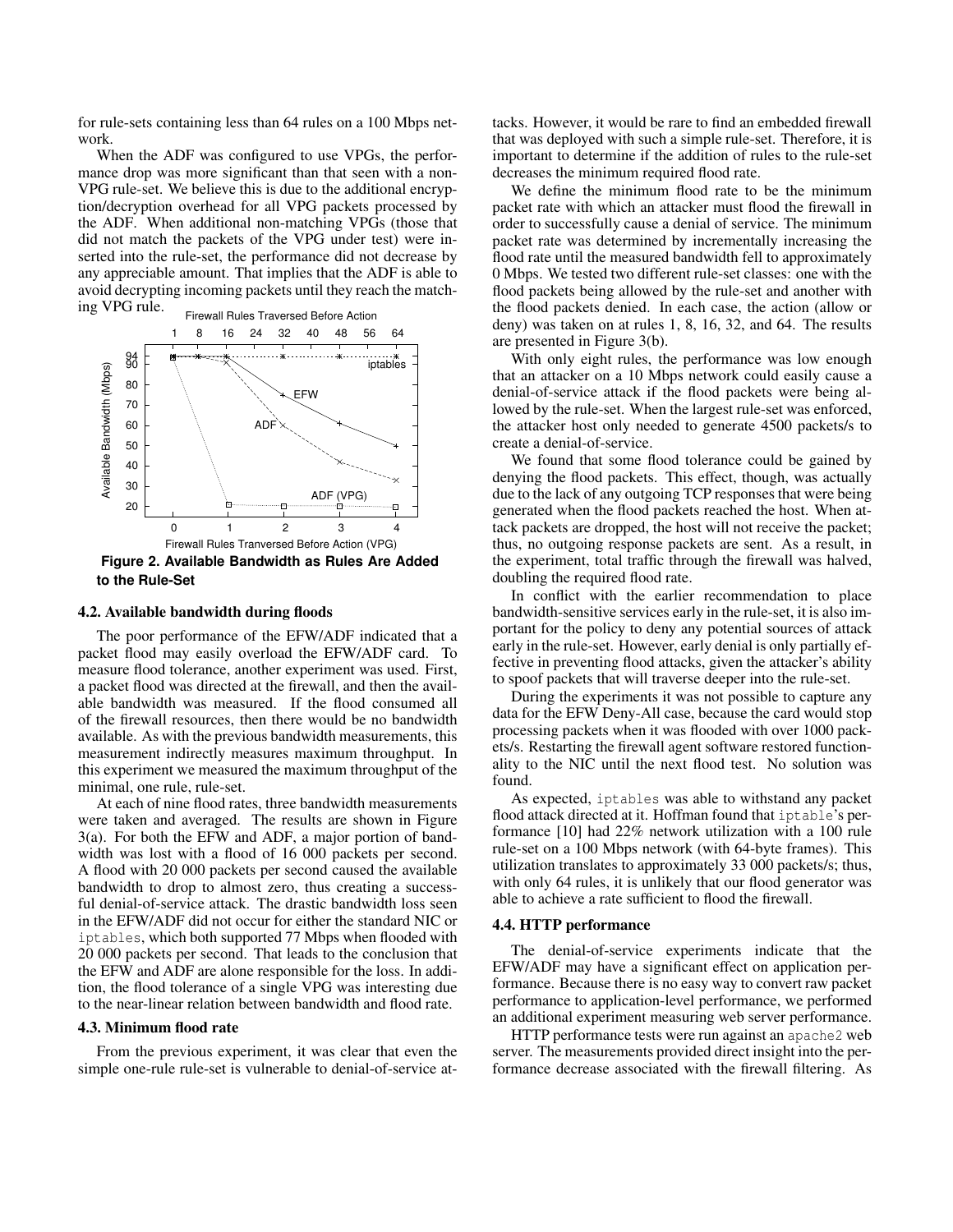

(a) Available Bandwidth During Packet Flood With a Single-Rule Rule-Set



(b) Minimum Flood Rate Required to Cause Denial-of-Service as Rule-set Depth Increases

**Figure 3. Testing for Denial-of-Service Tolerance**

anticipated, if the rule allowing HTTP traffic was placed deep in the rule-set, performance decreased.

Three measurements are provided by http\_load: throughput, connection latency, and response latency. The throughput of the server, measured in page fetches per second, provides a rough estimate of how many users the server can support simultaneously. Connection latency is the time required to complete the 3-way TCP handshake. Response latency is the time required to complete the entire transfer of the requested web page.

Figure 1 shows that the ADF offered lower performance than a standard NIC in all configurations. As the action rule was placed deeper in the rule-set, web-server throughput was reduced. At its worst, the ADF was responsible for a 41% performance decrease compared to a standard NIC.

The connection time and response time are latency metrics that are important for interactive applications. Figure 1 shows that both latency measures increased as the rule-set size increased, but the additional delay was not excessive. Any additional latency would hardly be noticeable for Internet service, which typically has a latency greater than 50 ms. The additional latency might be noticeable for local area networks, but would only be problematic for the most demanding real-time applications.

Use of VPGs also significantly affected HTTP performance. Figure 1 shows that the addition of a VPG dropped performance significantly, but that the insertion of other nonmatching VPG rules did not alter the performance. This is similar to the effect seen for the available bandwidth experiments.

### **4.5. Analysis of results**

The experimental results show that neither the EFW nor the ADF performs well enough to be used safely on a 100 Mbps network. In our opinion this is problematic for a couple of reasons. First, given the proliferation of 100 Mbps networks, it is unlikely that the devices will be used only on 10 Mbps networks. Second, we have found no publicly available EFW documentation that provides performance data or vulnerability warnings for packet flood attacks. Finally, due to the cost of the devices and the nature of their implementation, we believe that they will most likely be used in environments where security is of the utmost importance. In those environments, it is important to be aware of all vulnerabilities so that proper mitigations can be implemented.

Even on a 10 Mbps network, the EFW/ADF can be safely used *only if* the rule-set is kept to under eight rules. In general it would be very difficult to provide a useful rule-set in under eight rules. For example, to protect an Oracle database server, 3COM recommends a rule-set that requires at least 31 rules to protect the appropriate ports [1].

If we had access to the source code and hardware schematics, it would have been possible to determine the exact reason for the performance bottleneck. Unfortunately, without such access, it is only possible to make conjectures about the exact implementation used on either the EFW or the ADF. Further discussion of our results is available in [11].

### **5. Conclusion**

In this paper, we have presented the validation of two NICbased distributed firewalls, the Embedded Firewall and the Autonomic Distributed Firewall. Specifically, we were interested in determining if either of the devices are susceptible to packet flood denial-of-service attacks. Our results indicated that both devices can easily be flooded, preventing valid traffic from being processed.

Our experiments indicate that an attacker can easily overload the NIC with packets, even if the device is enforcing the simplest "default allow" rule. An attacker only needs to generate a flood of 42 000 packets per second, a rate easily achievable on a 100 Mbps network. As rules were added to the rule-set we found the minimum flood rate declined; for a full rule-set (64 rules) with the attack packets being allowed by the firewall, the minimum required flood rate was only 4 500 packets per second. Because the flood packets in the rule-set were blocked, some denial-of-service tolerance was gained. However, the attacker only needs to spoof packets with the right IP address and ports to have the packets pass through the firewall.

In the process of determining the flood tolerance, we have also measured the performance characteristics of the firewall devices. Our performance tests measured the available